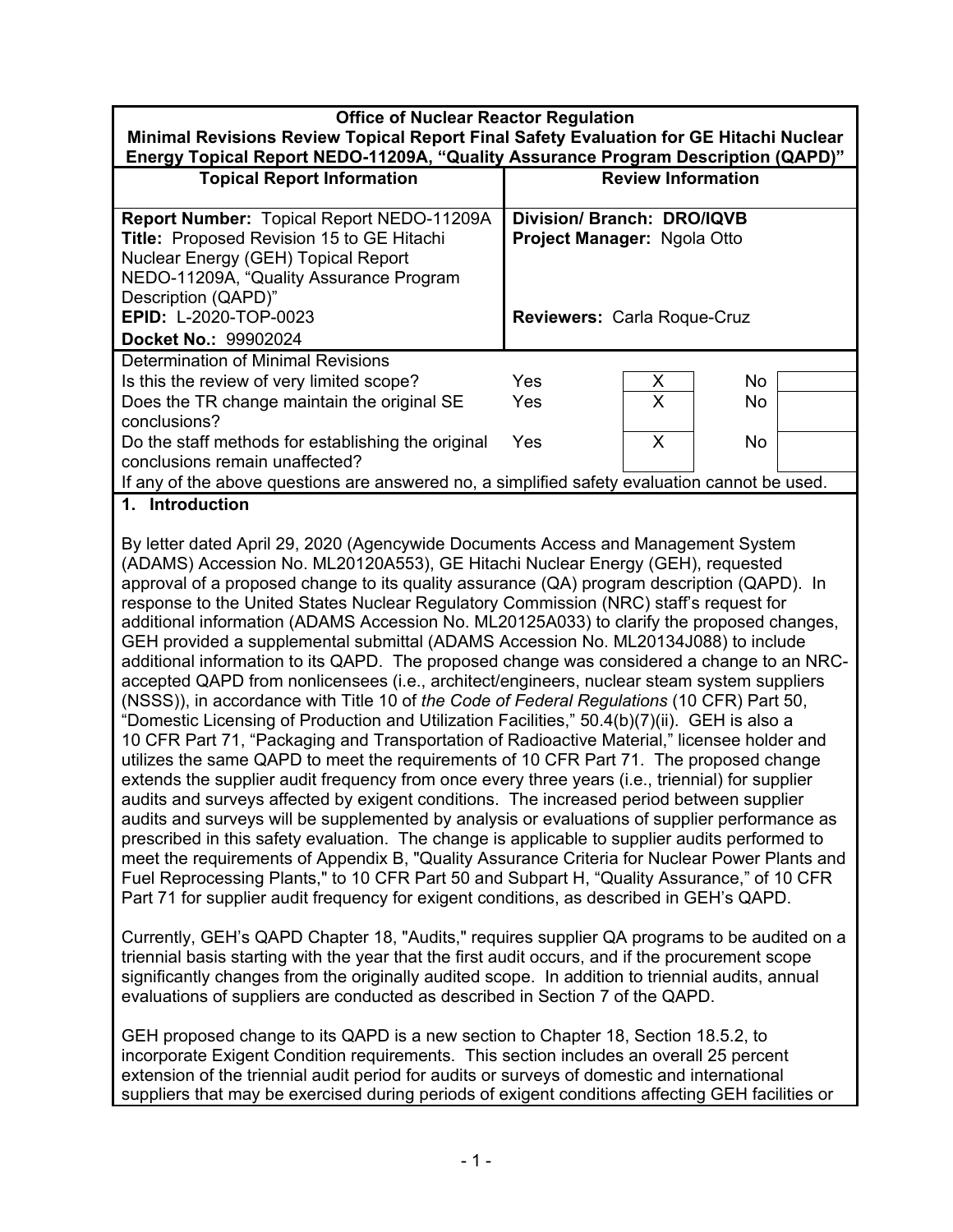#### **Office of Nuclear Reactor Regulation Minimal Revisions Review Topical Report Final Safety Evaluation for GE Hitachi Nuclear Energy Topical Report NEDO-11209A, "Quality Assurance Program Description (QAPD)"**

| <b>Topical Report Information</b>         | <b>Review Information</b>          |  |
|-------------------------------------------|------------------------------------|--|
| Report Number: Topical Report NEDO-11209A | Division/Branch: DRO/IQVB          |  |
| Title: Proposed Revision 15 to GE Hitachi | Project Manager: Ngola Otto        |  |
| Nuclear Energy (GEH) Topical Report       |                                    |  |
| NEDO-11209A, "Quality Assurance Program   |                                    |  |
| Description (QAPD)"                       |                                    |  |
| EPID: L-2020-TOP-0023                     | <b>Reviewers: Carla Roque-Cruz</b> |  |
| Docket No.: 99902024                      |                                    |  |

its suppliers, and where performance of such activities is not feasible. Subsection 18.5.2, "Exigent Conditions" to this QAPD states that:

During periods of exigent conditions affecting GEH facilities or its suppliers, and where performance of audit or survey activities for domestic and international suppliers is not feasible, a 25 percent extension of the triennial audit period may be exercised. The total allowable extension for exigent conditions is 275 days.

Exigent conditions, such as the state of emergency caused by COVID-19, impacts GEH's ability to complete external supplier audits and surveys within the frequency specified in their NRCapproved QA program. Exigent conditions have restricted both domestic and international travel and restricted access to supplier facilities. The proposed change to GEH's QAPD would provide an extension to the external supplier audit and survey frequency that need to be completed during exigent conditions.

The NRC staff has reviewed the proposed change to GEH's QAPD that would be implemented in the event of exigent conditions for QA programs submitted under 10 CFR 50.4(b)(7)(ii).

Details of the NRC staff's evaluation are summarized below.

## **2. Regulatory Basis**

The regulations at 10 CFR 50.4(b)(7)(ii), set forth the NRC's regulatory requirements regarding changes to an NRC-accepted QA TR from non-licensees (i.e., architect/engineers, NSSS, fuel suppliers, constructors, etc.) that must be submitted to the NRC's Document Control Desk. Similarly, 10 CFR 71.106 sets forth the NRC's regulatory requirements regarding changes to NRC-approved QA programs that will reduce commitments in the program description as approved by the NRC.

The regulatory requirements for QA program audits of suppliers is set forth in Criterion VII, "Control of Purchased Material, Equipment, and Services" and Criterion XVIII, "Audits," of Appendix B to 10 CFR Part 50, and in 10 CFR Part 71.115, "Control of Purchase Material, Equipment, and Services and 10 CFR 71.137, "Audits". Licensees contractually impose these requirements upon their suppliers. Criterion VII of Appendix B to 10 CFR Part 50 and 10 CFR 71.115 require establishing measures for assuring that purchased material, equipment, and services, whether purchased directly or through contractors and subcontractors, conform to the procurement documents. These measures shall include provisions, as appropriate, for source evaluation and selection, objective evidence of quality furnished by the contractor or subcontractor, inspection at the contractor or subcontractor source, and examination of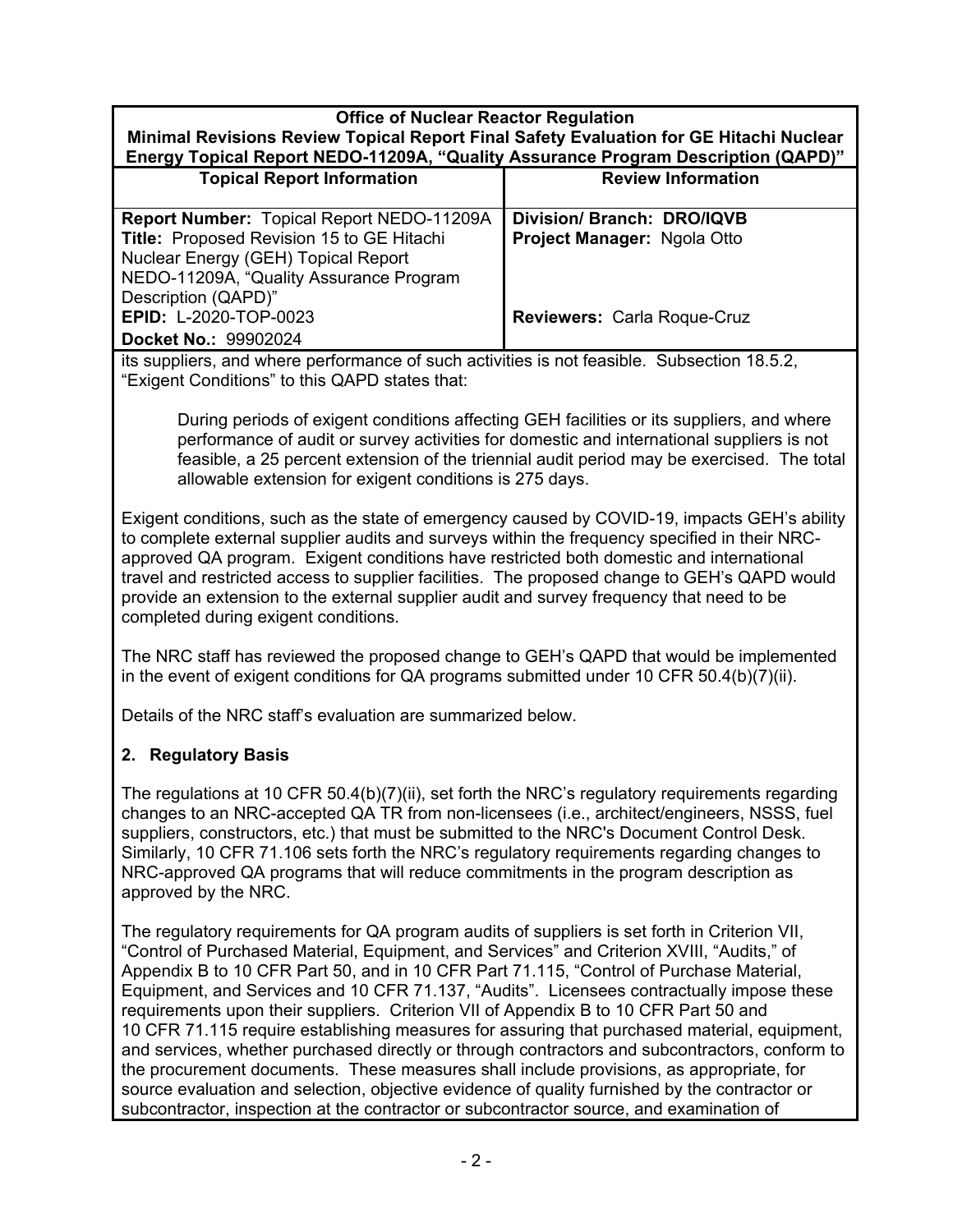### **Office of Nuclear Reactor Regulation Minimal Revisions Review Topical Report Final Safety Evaluation for GE Hitachi Nuclear Energy Topical Report NEDO-11209A, "Quality Assurance Program Description (QAPD)"**

| <b>Topical Report Information</b>                | <b>Review Information</b>   |  |
|--------------------------------------------------|-----------------------------|--|
|                                                  |                             |  |
| <b>Report Number: Topical Report NEDO-11209A</b> | Division/ Branch: DRO/IQVB  |  |
| Title: Proposed Revision 15 to GE Hitachi        | Project Manager: Ngola Otto |  |
| Nuclear Energy (GEH) Topical Report              |                             |  |
| NEDO-11209A, "Quality Assurance Program          |                             |  |
| Description (QAPD)"                              |                             |  |
| EPID: L-2020-TOP-0023                            | Reviewers: Carla Roque-Cruz |  |
| Docket No.: 99902024                             |                             |  |

products upon delivery. Documentary evidence that material and equipment conform to the procurement requirements shall be available at the nuclear power plant or fuel reprocessing plant site prior to installation or use of such material and equipment. Criterion XVIII of Appendix B to 10 CFR Part 50 and 10 CFR 71.137 require a comprehensive system of planned and periodic audits shall be carried out to verify compliance with all aspects of the QA program and to determine the effectiveness of the program.

Regulatory Guide (RG) 1.28, "Quality Assurance Program Criteria (Design and Construction)," Revision 4 (ADAMS Accession No. ML100160003) and RG 7.10, "Establishing Quality Assurance Programs for Packaging Used in Transport of Radioactive Material," Revision 3 (ADAMS Accession No. ML14064A505), identify the ASME's Standard, NQA-1, "Quality Assurance Requirements for Nuclear Facility Applications," as an adequate basis for complying with the requirements of Appendix B to 10 CFR Part 50 and 10 CFR Part 71 Subpart H. RG 1.28 identifies some exceptions which are discussed in the Regulatory Position section of RG 1.28, Revision 4. Both RGs state that the audits and surveys are to be conducted on a triennial basis. RG 1.28, Revision 4, Section C.2.b.5 allows a general grace period to be taken for a supplier audit that must be performed on a triennial basis. Further, the grace period does not allow the supplier audit "clock" to be reset forward. However, the "clock" can be reset backwards by the supplier audit activity being performed early.

## **3. Technical Evaluation**

In evaluating the adequacy of the proposed change, the NRC staff considered the guidance of NUREG-0800, "Standard Review Plan for the Review of Safety Analysis Reports for Nuclear Power Plants: LWR Edition," Chapter 17.5, "Quality Assurance Program Description - Design Certification, Early Site Permit and New License Applicants;" RG 1.28, Revision 4; and ASME NQA-1. The guidance in RG 1.28, Regulatory Position 2.b, "External Audits," states in part, that audits of supplier's QA program should be performed on a triennial basis.

The extension of the audit frequency during exigent conditions as proposed by GEH will provide for greater flexibility in its consideration of other similar events, such as the ongoing COVID-19 pandemic. The current national emergency limiting domestic and international travel, is resulting in GEH not meeting its contractual commitment imposed by licensees associated with the external audit frequency. As the duration of the current national emergency is unknown, the NRC agrees an overall extension of 25 percent to the triennial audit frequency for impacted supplier audits and surveys may be implemented for exigent conditions.

During the exigent conditions, GEH may continue to use suppliers that have exceeded the maximum allowed audit or survey time based on the conditions set forth in the new subsection,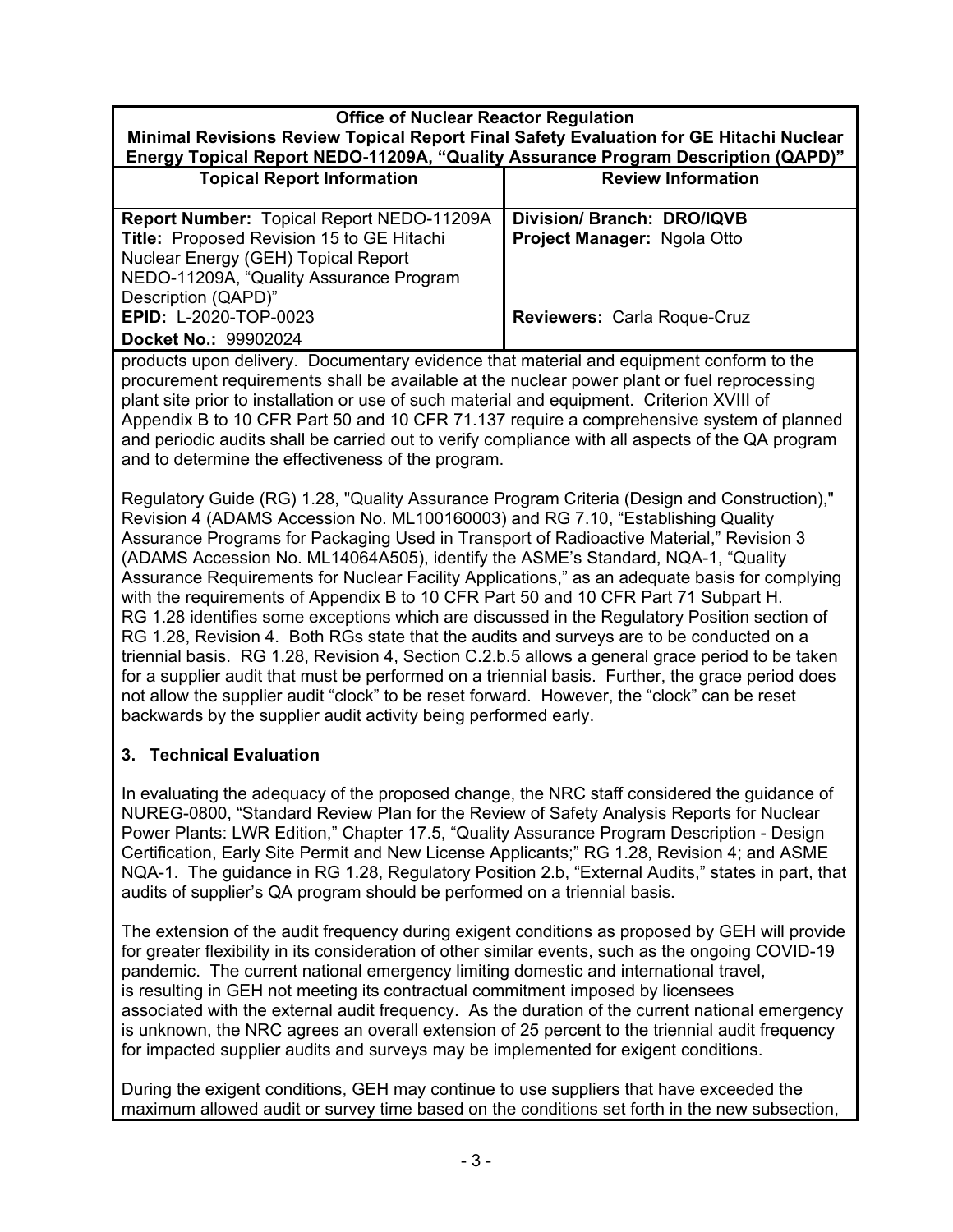#### **Office of Nuclear Reactor Regulation Minimal Revisions Review Topical Report Final Safety Evaluation for GE Hitachi Nuclear Energy Topical Report NEDO-11209A, "Quality Assurance Program Description (QAPD)"**

| <b>Topical Report Information</b>         | <b>Review Information</b>   |  |
|-------------------------------------------|-----------------------------|--|
|                                           |                             |  |
| Report Number: Topical Report NEDO-11209A | Division/ Branch: DRO/IQVB  |  |
| Title: Proposed Revision 15 to GE Hitachi | Project Manager: Ngola Otto |  |
| Nuclear Energy (GEH) Topical Report       |                             |  |
| NEDO-11209A, "Quality Assurance Program   |                             |  |
| Description (QAPD)"                       |                             |  |
| EPID: L-2020-TOP-0023                     | Reviewers: Carla Roque-Cruz |  |
| Docket No.: 99902024                      |                             |  |

"Exigent Conditions," within the GEH QAPD, Revision 15. The NRC staff found that the descriptions provided in Subsection 18.5.2 are consistent with the following NRC staff's considerations for allowing extensions to the periodicity of audits and surveys for suppliers during exigent conditions:

- a. GEH should prioritize completing audits or surveys of affected suppliers based on safety significance and any issues with the supplier. However, the audit or survey shall be completed within the 25 percent grace period.
- b. There is verification that the supplier is still implementing a quality assurance program that meets Appendix B to 10 CFR Part 50.
	- i. For suppliers with delinquent surveys, the entity shall ensure that the suppliers have maintained adequate documented programmatic controls in place for the activity affecting quality.
- c. The alternative method of the 25 percent extension discussed above is applicable to domestic and international suppliers.
- d. Receipt inspection and industry operating experience are reviewed on an ongoing basis as the information becomes available and documented. The results of the review are promptly considered for the effects on a supplier's continued qualification and adjustments made as necessary, including corrective actions.
- e. If there is no ongoing receipt inspection or operating experience with which to analyze the supplier for a period of 12 months since the last audit or survey, an annual documented evaluation shall be performed and include, as appropriate, the following:
	- i. Review of supplier-furnished documents and records such as certificates of conformance, nonconformance notices, and corrective actions.
	- ii. Results of previous source verifications, audits, survey and receiving inspection activities.
	- iii. Operating experience of identical or similar products furnished by the same supplier.
	- iv. Results of audits from other sources (e.g., customer, American Society of Mechanical Engineers (ASME), or NRC inspection).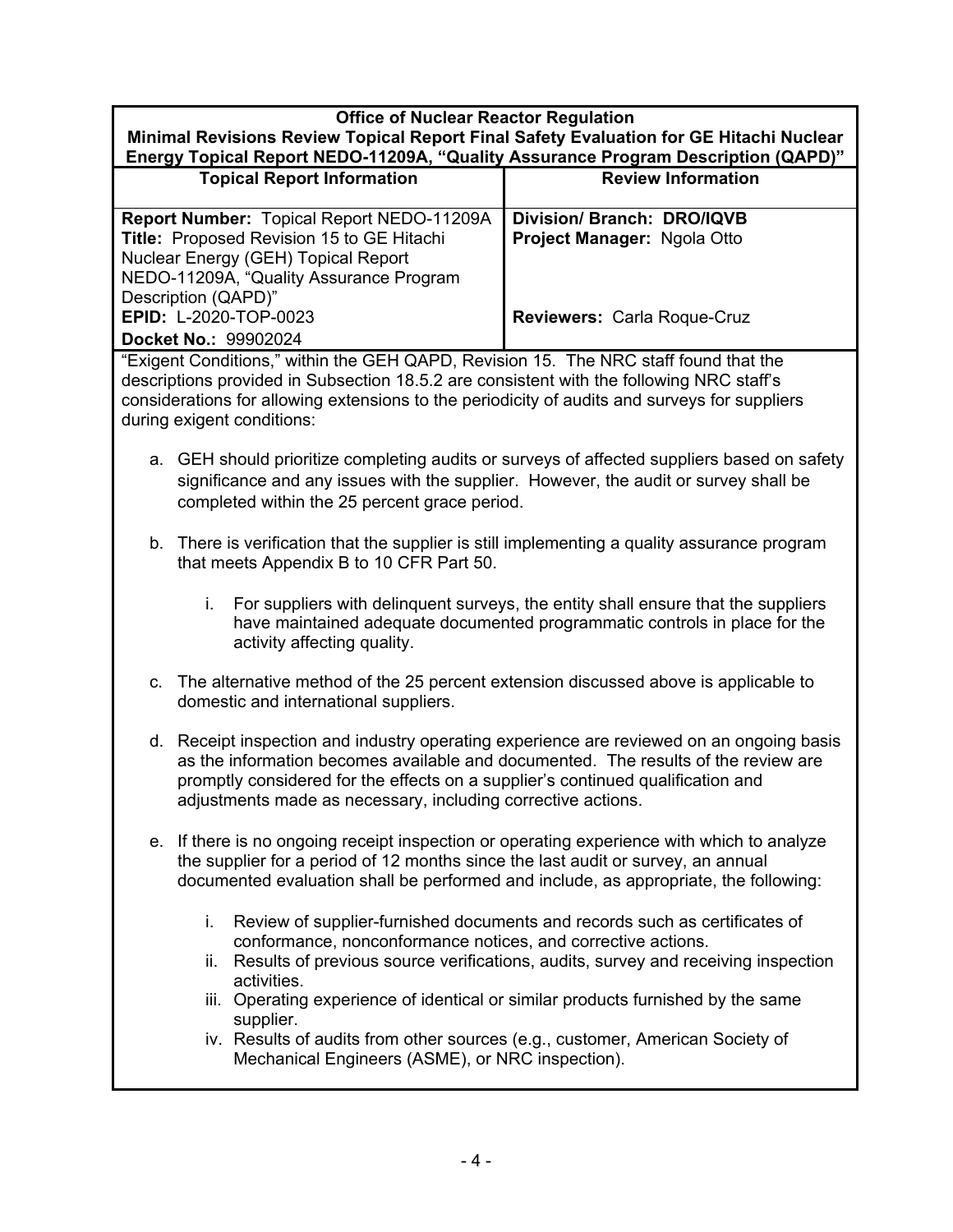# **Office of Nuclear Reactor Regulation Minimal Revisions Review Topical Report Final Safety Evaluation for GE Hitachi Nuclear Energy Topical Report NEDO-11209A, "Quality Assurance Program Description (QAPD)" Topical Report Information Review Information**

| <b>Report Number: Topical Report NEDO-11209A</b> | Division/Branch: DRO/IQVB   |
|--------------------------------------------------|-----------------------------|
| Title: Proposed Revision 15 to GE Hitachi        | Project Manager: Ngola Otto |
| Nuclear Energy (GEH) Topical Report              |                             |
| NEDO-11209A, "Quality Assurance Program          |                             |
| Description (QAPD)"                              |                             |
| <b>EPID: L-2020-TOP-0023</b>                     | Reviewers: Carla Roque-Cruz |
| Docket No.: 99902024                             |                             |

f. If the contract or a contract modification significantly enlarges the scope or changes the methods or controls for activities performed by the same supplier, the supplier will provide documented justification the change(s) are adequately addressed by its quality assurance program controls.

The overall 25 percent extension for audits or surveys would only be applicable to exigent conditions. A determination of exigent conditions would be based on GEH's prudent judgement.

The above frequency extension for supplier audits or surveys during exigent conditions is a different alternative to the 90-day grace period allowed under RG 1.28, Revision 4, Section C.2.b.5. The general 90-day grace period alternative will remain unchanged for conditions of a minor nature. Examples of conditions of a minor nature would include, but not limited to: 1) staffing limitations preventing a timely audit to be completed and 2) scheduling conflicts by either the vendor, supplier or sub-tier supplier.

As previously stated, the expectation for the use of the 25 percent frequency extension would be limited to implementation for exigent conditions. The expectation would be that GEH attempts to maintain the current triennial audit or survey period. Unlike the existing alternative on the use of a grace period, GEH would not have to reset the "clock" backwards when the audit or survey is finally performed to the original date the audit or survey should have been performed. The date that the audit or survey is finally performed would be the start of the new triennial audit or survey frequency. The NRC staff considered that should events of a severe nature occur closely together, the requirement for not allowing the "clock" to be reset forward would result in an additional potential scheduling constraint on completing audits or surveys in a timely manner.

The NRC considered the maturity of the GEH QA program and its supply chain oversight in determining this allowance of a 25 percent extension for audits and surveys to be completed from the date of the expiration of the triennial audit or survey frequency. The NRC also considered the potential risk significance of extending the audit and survey frequency by 25 percent. Based on the reliability of GEH's QA program, the expected short duration that GEH will be under an exigent condition, and GEH's continuous monitoring of ongoing and previous supplier performance, the NRC staff determined that there is minimal risk associated with implementing the extended audit and survey frequencies during exigent conditions. Therefore, the NRC concluded that the conditions stated above ensure that reasonable assurance of the quality of items and services will continue to be maintained during this extension period.